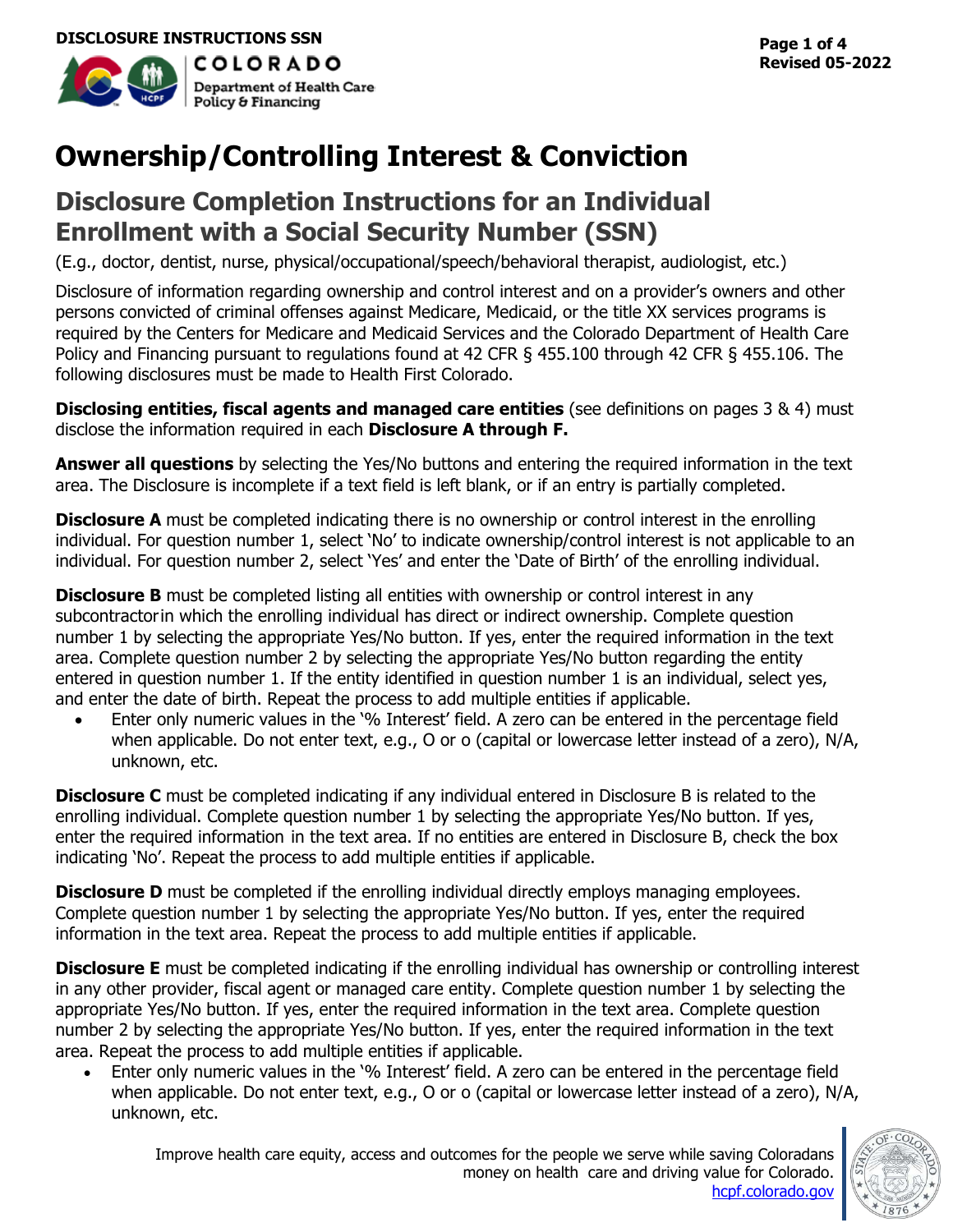## **DISCLOSURE INSTRUCTIONS SSN Page 2 of 4**

# **Revised 05-2022**

**Disclosure F** must be completed listing all entities (the enrolling individual, an agent and/or managing employee of the enrolling individual) with criminal offense convictions *related specifically to* Medicare, Medicaid, Children's Health Insurance Program or the Title XX services since the inception of these programs. Complete question number 1 by selecting the appropriate Yes/No button. If yes, enter the required information in the text area. Complete question number 2 by selecting the appropriate Yes/No button regarding the entity entered in question number 1. If the entity identified in question number 1 is an individual, select yes and enter the date of birth for the person. Repeat the process to add multiple entities if applicable.

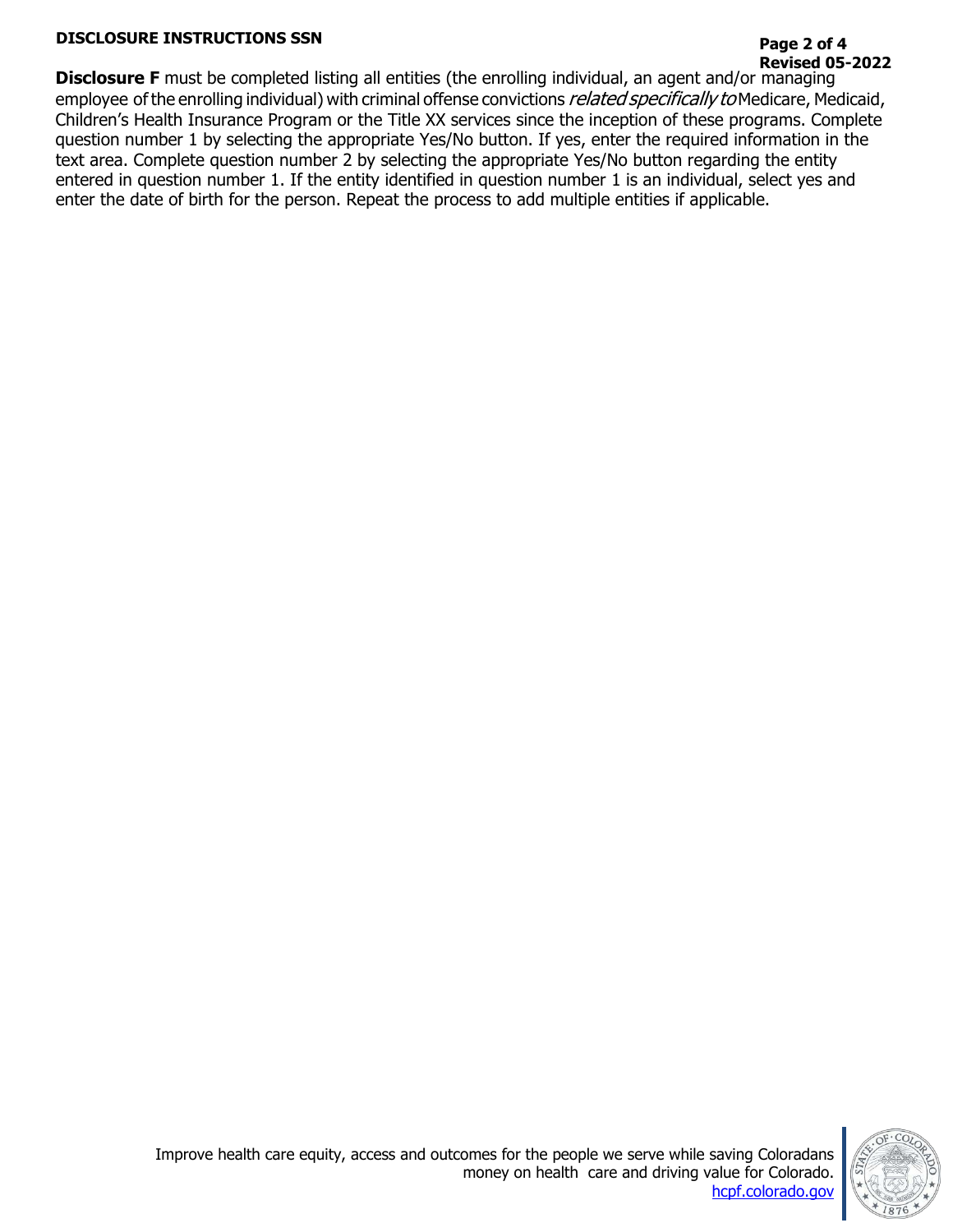## **42 C.F.R. § 455.101 Definitions**

**Agent** means any person who has been delegated the authority to obligate or act on behalf of a provider.

**Disclosing entity** means a Medicaid provider (other than an individual practitioner or group of practitioners), or a fiscal agent.

**Other disclosing entity** means any other Medicaid disclosing entity and any entity that does not participate in Medicaid, but is required to disclose certain ownership and control information because of participation in any of the programs established under title V, XVIII, or XX of the Act. This includes:

- (a) Any hospital, skilled nursing facility, home health agency, independent clinical laboratory,renal disease facility, rural health clinic, or health maintenance organization that participates in Medicare (title XVIII);
- (b) Any Medicare intermediary or carrier; and
- (c) Any entity (other than an individual practitioner or group of practitioners) that furnishes, orarranges for the furnishing of, health-related services for which it claims payment under any plan or program established under title V or title XX of theAct.

**Fiscal agent** means a contractor that processes or pays vendor claims on behalf of the Medicaid agency.

**Group of practitioners** means two or more health care practitioners who practice their profession at a common location (whether or not they share common facilities, common supporting staff, or common equipment).

**Health insuring organization (HIO)** has the meaning specified in [§ 438.2.](https://www.ecfr.gov/current/title-42/section-438.2)

**Indirect ownership interest** means an ownership interest in an entity that has an ownership interest in the disclosing entity. This term includes an ownership interest in any entity that has an indirect ownership interest in the disclosing entity.

**Managed care entity (MCE)** means managed care organizations (MCOs), PIHPs, PAHPs, PCCMs, and HIOs.

**Managing employee** means a general manager, business manager, administrator, director, or other individual who exercises operational or managerial control over, or who directly or indirectly conducts the day-to-day operation of an institution, organization, or agency.

**Ownership interest** means the possession of equity in the capital, the stock, or the profits of the disclosing entity.

**Person with an ownership or control interest** means a person or corporation that—

- (a) Has an ownership interest totaling 5 percent or more in a disclosing entity;
- (b) Has an indirect ownership interest equal to 5 percent or more in a disclosingentity;
- (c) Has a combination of direct and indirect ownership interests equal to 5 percent or more in a disclosing entity;
- (d) Owns an interest of 5 percent or more in any mortgage, deed of trust, note, or other obligationsecured by the disclosing entity if that interest equals at least 5 percent of the value of the property or assets of the disclosing entity;
- (e) Is an officer or director of a disclosing entity that is organized as a corporation; or
- (f) Is a partner in a disclosing entity that is organized as a partnership.

**Prepaid ambulatory health plan (PAHP)** has the meaning specified in [§ 438.2.](https://www.ecfr.gov/current/title-42/section-438.2)

**Prepaid inpatient health plan (PIHP)** has the meaning specified in [§ 438.2.](https://www.ecfr.gov/current/title-42/section-438.2)

**Primary care case manager (PCCM)** has the meaning specified in [§ 438.2.](https://www.ecfr.gov/current/title-42/section-438.2)

**Significant business transaction** means any business transaction or series of transactions that, during any one fiscal year, exceed the lesser of \$25,000 and 5 percent of a provider's total operating expenses.